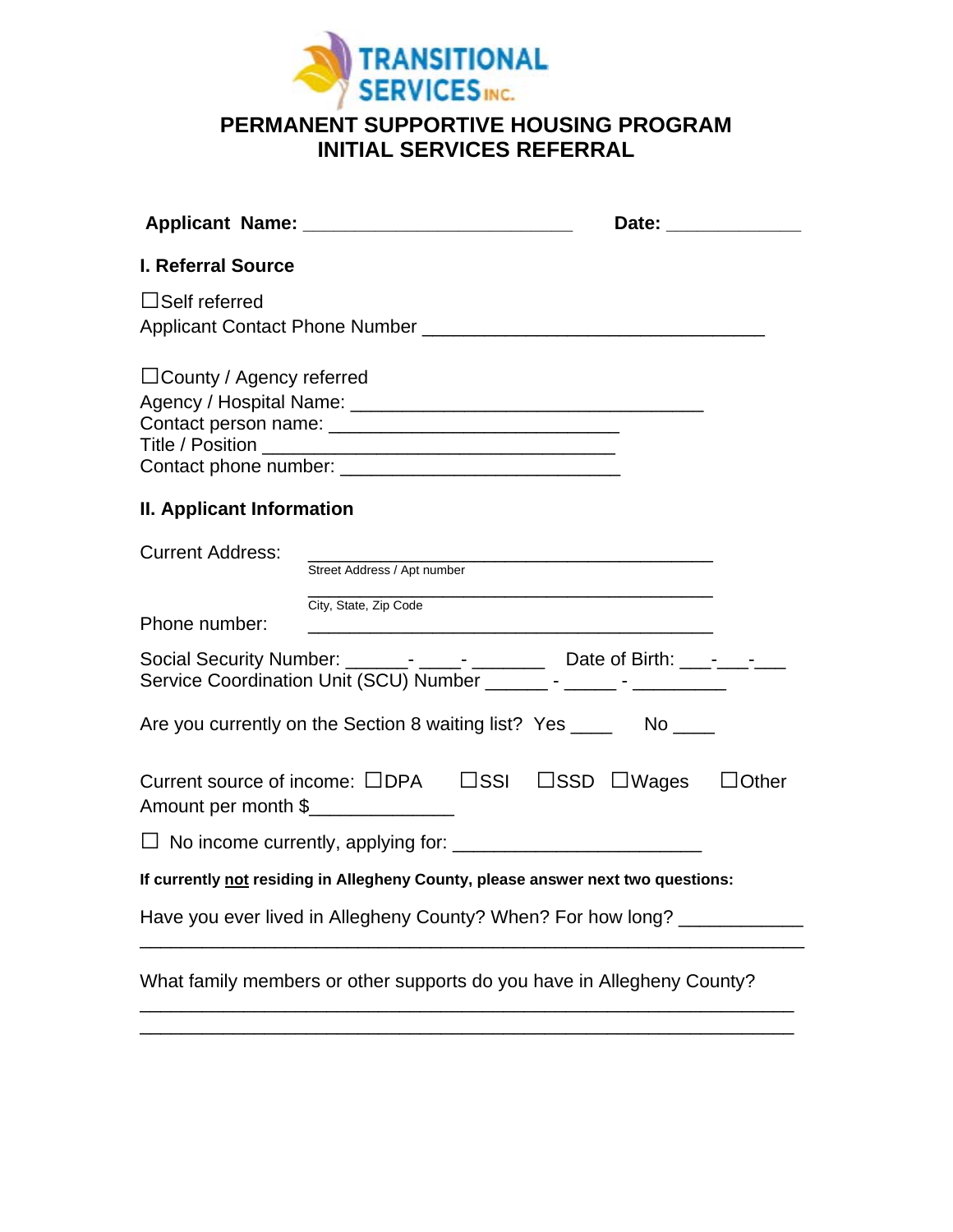## **III.** Current living arrangements:

| Admission Date _______________________ (see Section IV)                                                  |                                                                                                      |
|----------------------------------------------------------------------------------------------------------|------------------------------------------------------------------------------------------------------|
| Admission Date ________________________ (see Section IV)                                                 |                                                                                                      |
| Admission Date ____________________                                                                      |                                                                                                      |
| Admission Date _____________________                                                                     |                                                                                                      |
| Admission Date                                                                                           |                                                                                                      |
| $\Box$ Lives with family / friends                                                                       |                                                                                                      |
| $\Box$ Independent in community                                                                          |                                                                                                      |
|                                                                                                          |                                                                                                      |
|                                                                                                          | <b>IV. Hospital Course</b> (ask your Social Worker to complete this section if currently in-patient) |
|                                                                                                          |                                                                                                      |
|                                                                                                          | Have there been multiple admissions to the hospital over the last year?                              |
|                                                                                                          |                                                                                                      |
| Has there been a diversion meeting or has one been scheduled?                                            |                                                                                                      |
| $\Box$ No $\Box$ Yes, Date of meeting $\Box$ $\Box$ $\Box$ $\Box$ $\Box$ $\Box$<br>What was the outcome? |                                                                                                      |
| Is the primary reason for considering the State Hospital due to a lack of                                |                                                                                                      |
| appropriate housing or support? $\Box$ No $\Box$ Yes                                                     |                                                                                                      |
| <b>Current Diagnoses:</b><br>Axis I                                                                      |                                                                                                      |
|                                                                                                          |                                                                                                      |

Where did the person live prior to admission? \_\_\_\_\_\_\_\_\_\_\_\_\_\_\_\_\_\_\_\_\_\_\_\_\_\_\_\_\_\_\_\_\_\_